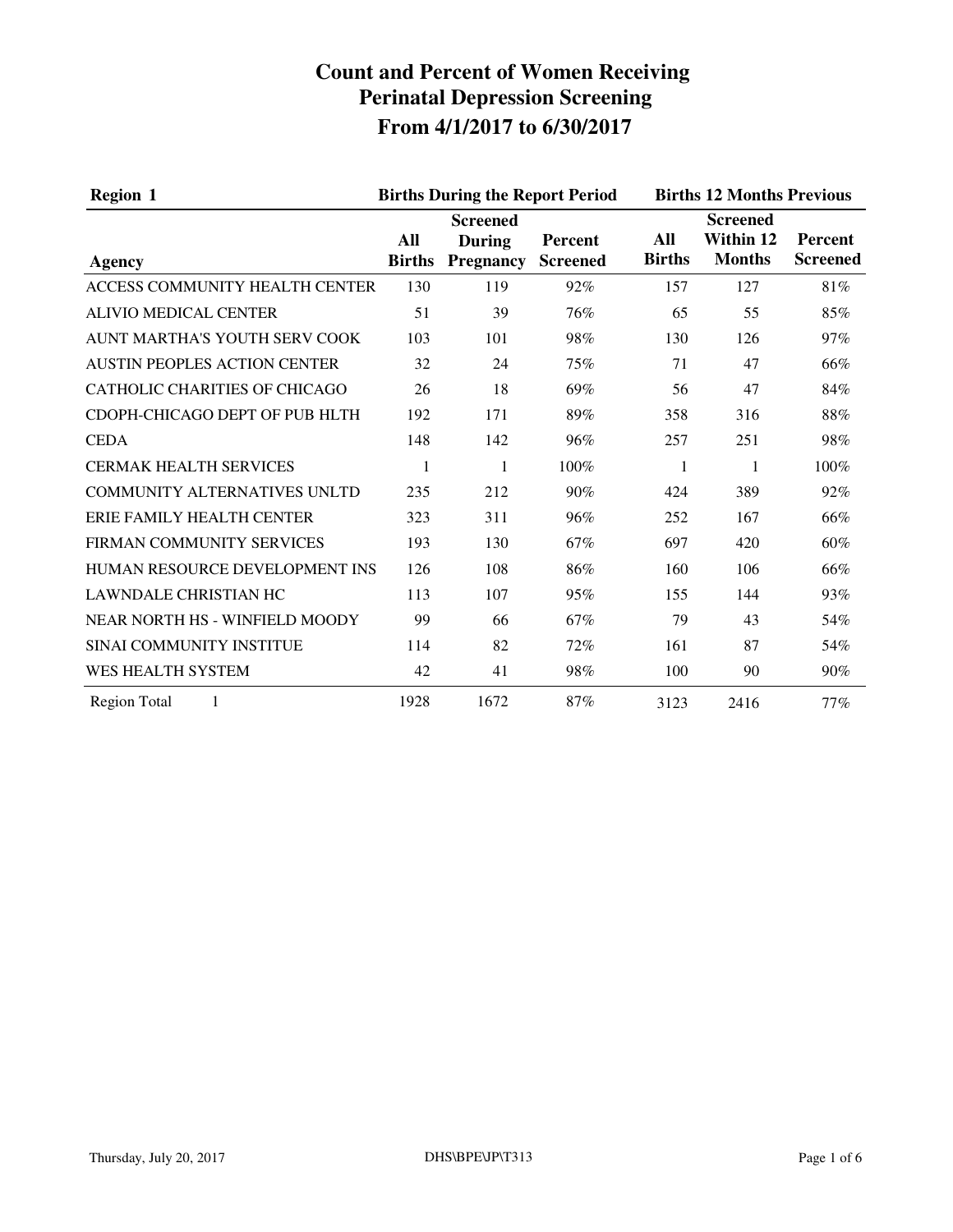| <b>Region 2</b>                       |                      | <b>Births During the Report Period</b>               |                            | <b>Births 12 Months Previous</b> |                                               |                            |
|---------------------------------------|----------------------|------------------------------------------------------|----------------------------|----------------------------------|-----------------------------------------------|----------------------------|
| Agency                                | All<br><b>Births</b> | <b>Screened</b><br><b>During</b><br><b>Pregnancy</b> | Percent<br><b>Screened</b> | All<br><b>Births</b>             | <b>Screened</b><br>Within 12<br><b>Months</b> | Percent<br><b>Screened</b> |
| AUNT MARTHA'S YOUTH SERV KANE         | 48                   | 47                                                   | 98%                        | 106                              | 105                                           | 99%                        |
| <b>BOONE CHD</b>                      | 35                   | 33                                                   | 94%                        | 57                               | 55                                            | 96%                        |
| <b>CARROLL CHD</b>                    | 9                    | 9                                                    | 100%                       | 25                               | 24                                            | 96%                        |
| <b>DEKALB CHD</b>                     | 71                   | 71                                                   | 100%                       | 102                              | 100                                           | 98%                        |
| <b>DUPAGE CHD</b>                     | 310                  | 310                                                  | 100%                       | 573                              | 565                                           | 99%                        |
| <b>GREATER ELGIN FAMILY CARE CNTR</b> | 187                  | 167                                                  | 89%                        | 255                              | 220                                           | 86%                        |
| <b>GRUNDY CHD</b>                     | 9                    | 9                                                    | 100%                       | 31                               | 30                                            | 97%                        |
| KANKAKEE CHD-BRADLEY                  | 108                  | 97                                                   | 90%                        | 184                              | 152                                           | 83%                        |
| <b>KENDALL CHD</b>                    | 13                   | 12                                                   | 92%                        | 40                               | 37                                            | 93%                        |
| <b>LAKE CHD</b>                       | 446                  | 301                                                  | 67%                        | 706                              | 498                                           | 71%                        |
| <b>LEE CHD</b>                        | 17                   | 15                                                   | $88\%$                     | 42                               | 41                                            | 98%                        |
| <b>MCHENRY CHD</b>                    | 137                  | 116                                                  | 85%                        | 184                              | 171                                           | 93%                        |
| <b>OGLE CHD</b>                       | $\overline{7}$       | 7                                                    | 100%                       | 46                               | 27                                            | 59%                        |
| STEPHENSON CHD                        | 66                   | 66                                                   | 100%                       | 92                               | 90                                            | 98%                        |
| VNA FOX VALLEY                        | 249                  | 241                                                  | 97%                        | 370                              | 358                                           | 97%                        |
| <b>WHITESIDE CHD</b>                  | 55                   | 55                                                   | 100%                       | 87                               | 84                                            | 97%                        |
| <b>WILL CHD</b>                       | 3                    | $\mathbf{0}$                                         | $0\%$                      | 26                               | 20                                            | 77%                        |
| WINNEBAGO CHD                         | 5                    | $\boldsymbol{0}$                                     | $0\%$                      | 15                               | 9                                             | 60%                        |
| $\overline{2}$<br><b>Region Total</b> | 1775                 | 1556                                                 | 88%                        | 2941                             | 2586                                          | $88\%$                     |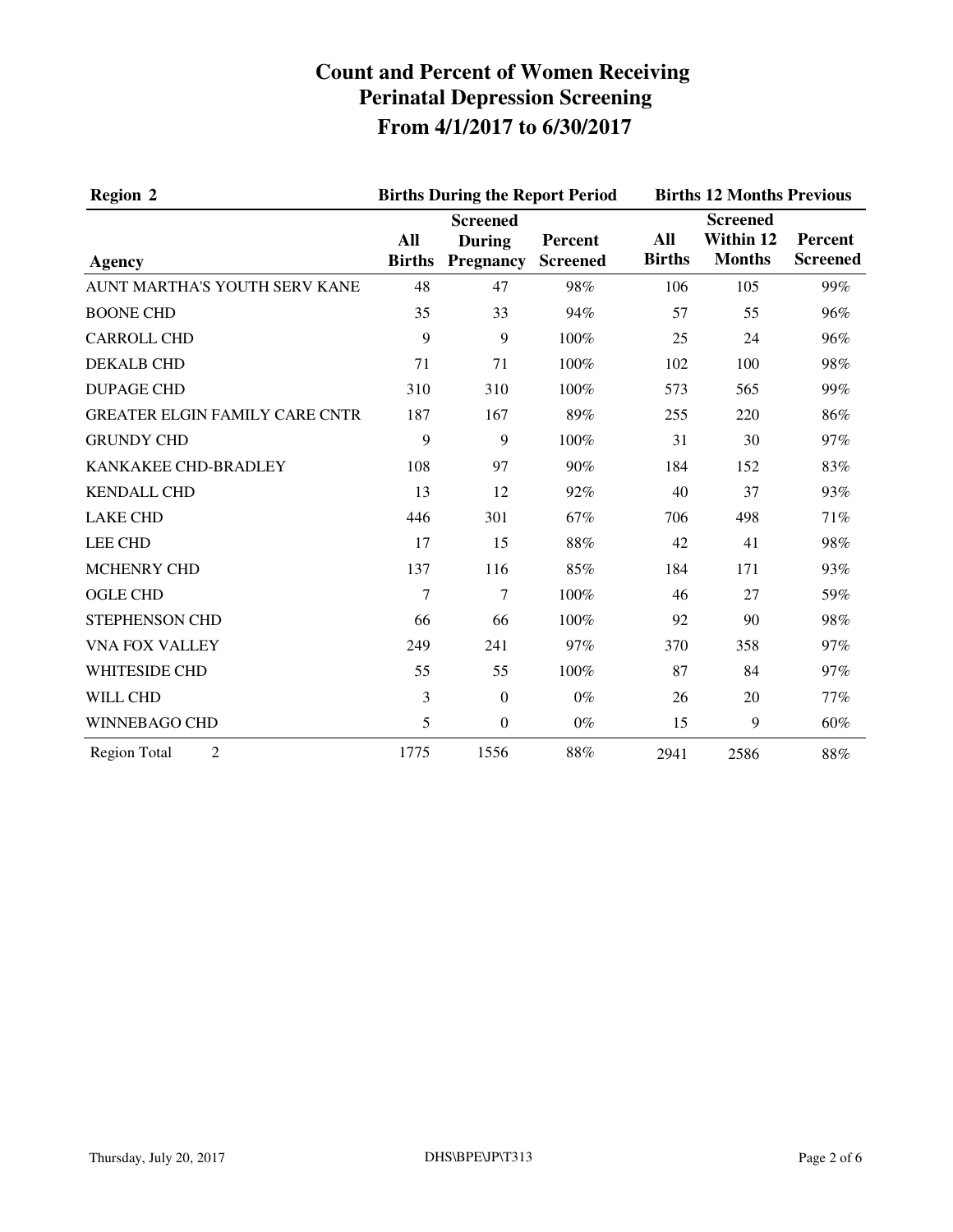| <b>Region 3</b>             | <b>Births During the Report Period</b> |                                                      |                            | <b>Births 12 Months Previous</b> |                                               |                                   |
|-----------------------------|----------------------------------------|------------------------------------------------------|----------------------------|----------------------------------|-----------------------------------------------|-----------------------------------|
| <b>Agency</b>               | All<br><b>Births</b>                   | <b>Screened</b><br><b>During</b><br><b>Pregnancy</b> | Percent<br><b>Screened</b> | All<br><b>Births</b>             | <b>Screened</b><br>Within 12<br><b>Months</b> | <b>Percent</b><br><b>Screened</b> |
| <b>CHAMPAIGN-URBANA PHD</b> | 112                                    | 104                                                  | 93%                        | 201                              | 191                                           | 95%                               |
| <b>FORD CHD</b>             | 5                                      | 5                                                    | 100%                       | 17                               | 3                                             | 18%                               |
| <b>FULTON CHD</b>           | 33                                     | 31                                                   | 94%                        | 43                               | 37                                            | 86%                               |
| <b>HENDERSON CHD</b>        | 3                                      | 3                                                    | 100%                       | 8                                | 8                                             | 100%                              |
| <b>HENRY CHD</b>            | 39                                     | 39                                                   | 100%                       | 51                               | 48                                            | 94%                               |
| <b>IROQUOIS HD</b>          | 14                                     | 14                                                   | 100%                       | 21                               | 21                                            | 100%                              |
| <b>KNOX CHD</b>             | 47                                     | 47                                                   | 100%                       | 57                               | 55                                            | 96%                               |
| <b>LASALLE CHD</b>          | 77                                     | 71                                                   | 92%                        | 154                              | 146                                           | 95%                               |
| <b>LIVINGSTON CHD</b>       | 11                                     | 11                                                   | 100%                       | 26                               | 26                                            | 100%                              |
| <b>MARSHALL CHD</b>         | 9                                      | 9                                                    | 100%                       | 6                                | 6                                             | 100%                              |
| <b>MASON CHD</b>            | 3                                      | 3                                                    | 100%                       | 19                               | 18                                            | 95%                               |
| <b>MCLEAN CHD</b>           | 64                                     | 61                                                   | 95%                        | 157                              | 136                                           | 87%                               |
| <b>MERCER CHD</b>           | 16                                     | 16                                                   | 100%                       | 10                               | 10                                            | 100%                              |
| <b>PUTNAM CHD</b>           | 3                                      | 3                                                    | 100%                       | 3                                | 3                                             | 100%                              |
| ROCK ISLAND CHD             | 148                                    | 140                                                  | 95%                        | 213                              | 147                                           | 69%                               |
| <b>TASC</b>                 | 25                                     | 24                                                   | 96%                        | 37                               | 33                                            | 89%                               |
| <b>TAZEWELL CHD</b>         | 29                                     | 26                                                   | 90%                        | 110                              | 81                                            | 74%                               |
| <b>WARREN CHD</b>           | 21                                     | 20                                                   | 95%                        | 29                               | 29                                            | 100%                              |
| 3<br><b>Region Total</b>    | 659                                    | 627                                                  | 95%                        | 1162                             | 998                                           | 86%                               |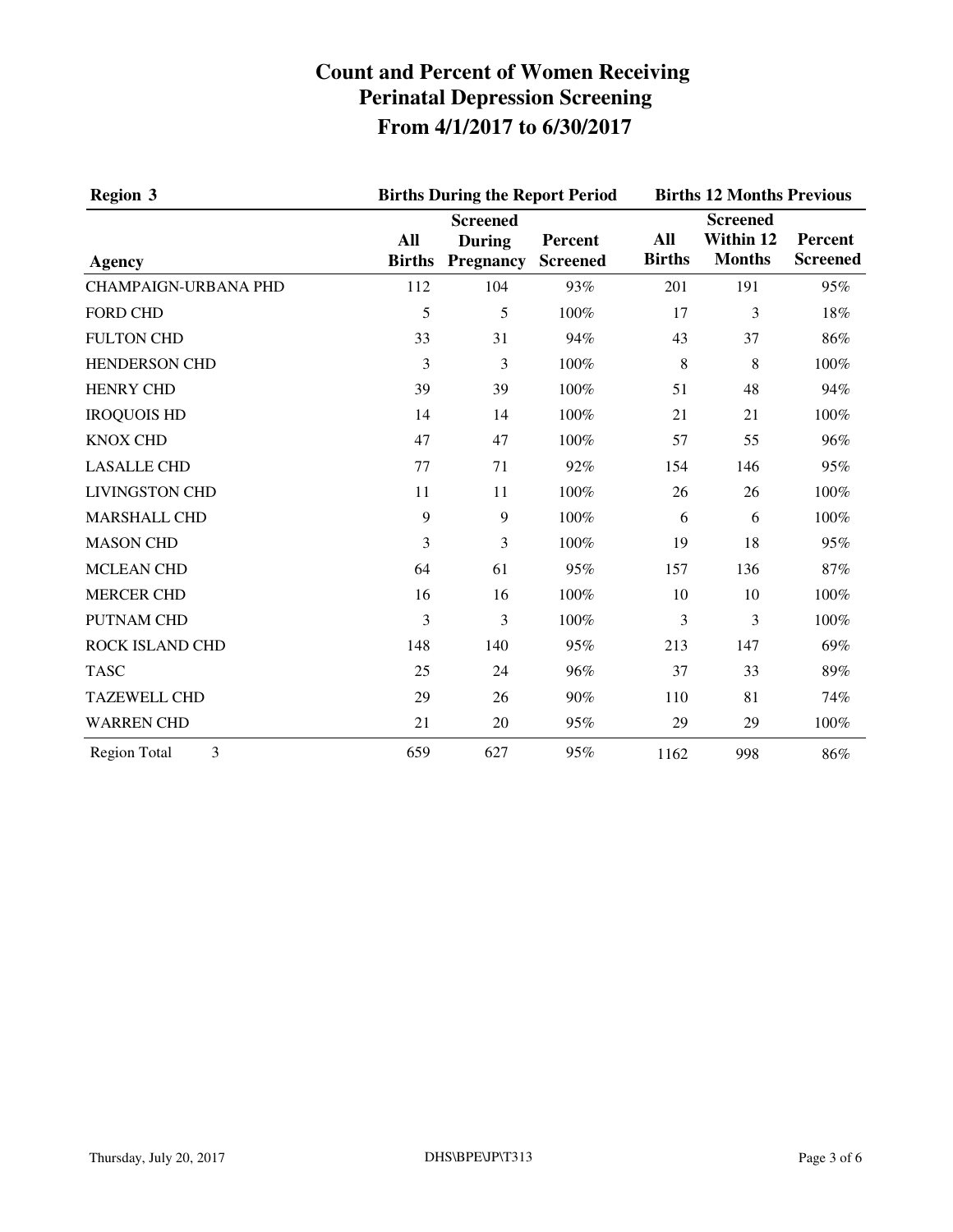| <b>Region 4</b>                       | <b>Births During the Report Period</b> | <b>Births 12 Months Previous</b>                     |                            |                      |                                               |                            |
|---------------------------------------|----------------------------------------|------------------------------------------------------|----------------------------|----------------------|-----------------------------------------------|----------------------------|
| <b>Agency</b>                         | All<br><b>Births</b>                   | <b>Screened</b><br><b>During</b><br><b>Pregnancy</b> | Percent<br><b>Screened</b> | All<br><b>Births</b> | <b>Screened</b><br>Within 12<br><b>Months</b> | Percent<br><b>Screened</b> |
| <b>ADAMS CHD</b>                      | 39                                     | 23                                                   | 59%                        | 84                   | 57                                            | 68%                        |
| <b>BROWN CHD</b>                      | 5                                      | 5                                                    | 100%                       | 9                    | 8                                             | 89%                        |
| <b>CASS CHD</b>                       | 16                                     | 16                                                   | 100%                       | 15                   | 15                                            | 100%                       |
| <b>CHRISTIAN CHD</b>                  | 30                                     | 27                                                   | 90%                        | 36                   | 31                                            | 86%                        |
| <b>CLARK CHD</b>                      | 13                                     | 13                                                   | 100%                       | 22                   | 22                                            | 100%                       |
| <b>COLES CHD</b>                      | 36                                     | 36                                                   | 100%                       | 51                   | 50                                            | 98%                        |
| <b>CUMBERLAND CHD</b>                 | 6                                      | 6                                                    | 100%                       | 6                    | 5                                             | 83%                        |
| DEWITT-PIATT BI-CHD                   | 2                                      | $\mathfrak{2}$                                       | 100%                       | 11                   | 6                                             | 55%                        |
| <b>DOUGLAS CHD</b>                    | 9                                      | 9                                                    | 100%                       | 17                   | 17                                            | 100%                       |
| <b>EDGAR CHD</b>                      | 8                                      | 8                                                    | 100%                       | 18                   | 16                                            | 89%                        |
| <b>EFFINGHAM CHD</b>                  | 15                                     | 15                                                   | 100%                       | 37                   | 28                                            | 76%                        |
| <b>GREENE CHD</b>                     | $\overline{7}$                         | $\tau$                                               | 100%                       | 16                   | 16                                            | 100%                       |
| <b>JERSEY CHD</b>                     | 14                                     | 14                                                   | 100%                       | 25                   | 24                                            | 96%                        |
| <b>LOGAN CHD</b>                      | 12                                     | 10                                                   | 83%                        | 21                   | 12                                            | 57%                        |
| <b>MACON CHD</b>                      | 76                                     | 47                                                   | 62%                        | 102                  | 85                                            | 83%                        |
| MONTGOMERY CHD                        | 25                                     | 19                                                   | 76%                        | 26                   | 18                                            | 69%                        |
| <b>MORGAN CHD</b>                     | 20                                     | 18                                                   | 90%                        | 34                   | 33                                            | 97%                        |
| MOULTRIE CHD                          | 9                                      | 9                                                    | 100%                       | 16                   | 16                                            | 100%                       |
| PIKE CHD                              | 8                                      | 8                                                    | 100%                       | 23                   | 23                                            | 100%                       |
| <b>SANGAMON CHD</b>                   | 142                                    | 137                                                  | 96%                        | 207                  | 206                                           | 100%                       |
| <b>SCHUYLER CHD</b>                   | 3                                      | $\overline{2}$                                       | 67%                        | 3                    | 3                                             | 100%                       |
| <b>SCOTT CHD</b>                      | 4                                      | 4                                                    | 100%                       | 4                    | $\overline{4}$                                | 100%                       |
| <b>SHELBY CHD</b>                     | 15                                     | 14                                                   | 93%                        | 24                   | 24                                            | 100%                       |
| $\overline{4}$<br><b>Region Total</b> | 514                                    | 449                                                  | 87%                        | 807                  | 719                                           | 89%                        |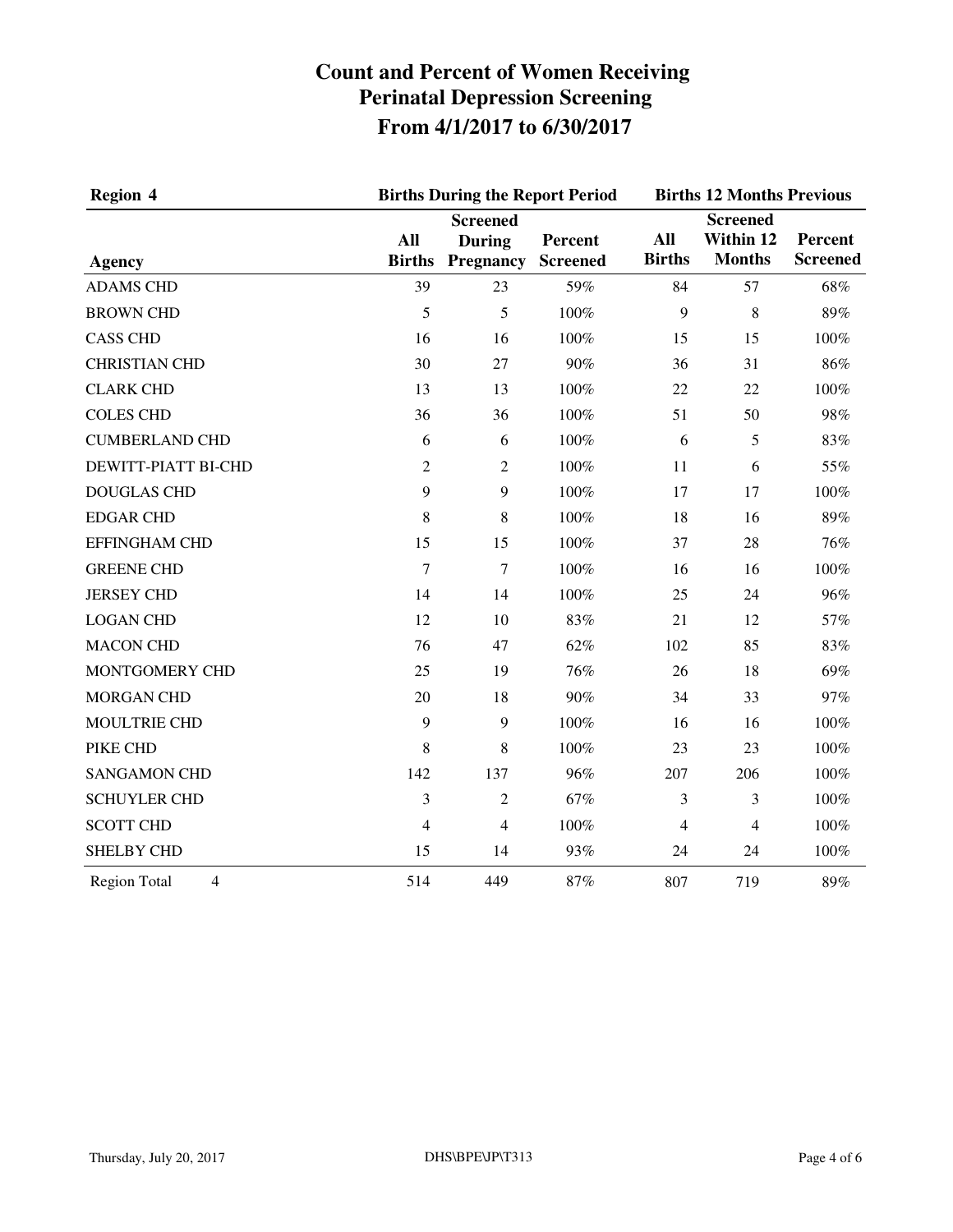| <b>Region 5</b>               |                      | <b>Births During the Report Period</b>                        |         | <b>Births 12 Months Previous</b> |                                               |                            |
|-------------------------------|----------------------|---------------------------------------------------------------|---------|----------------------------------|-----------------------------------------------|----------------------------|
| <b>Agency</b>                 | All<br><b>Births</b> | <b>Screened</b><br><b>During</b><br><b>Pregnancy Screened</b> | Percent | All<br><b>Births</b>             | <b>Screened</b><br>Within 12<br><b>Months</b> | Percent<br><b>Screened</b> |
| <b>BOND CHD</b>               | 14                   | 14                                                            | 100%    | 28                               | 28                                            | 100%                       |
| <b>CLAY CHD</b>               | 20                   | 20                                                            | 100%    | 33                               | 33                                            | 100%                       |
| <b>CLINTON CHD</b>            | 17                   | 17                                                            | 100%    | 27                               | 25                                            | 93%                        |
| COORDINATED YOUTH SERVICES    | 136                  | 135                                                           | 99%     | 260                              | 260                                           | 100%                       |
| <b>CRAWFORD CHD</b>           | 23                   | 23                                                            | 100%    | 21                               | 21                                            | 100%                       |
| EAST SIDE HEALTH DISTRICT     | 104                  | 85                                                            | 82%     | 201                              | 177                                           | 88%                        |
| EGYPTIAN PUBLIC AND MENTAL HD | 38                   | 37                                                            | 97%     | 72                               | 68                                            | 94%                        |
| <b>FAYETTE CHD</b>            | 23                   | 23                                                            | 100%    | 28                               | 27                                            | 96%                        |
| FRANKLIN-WILLIAMSON CHD       | 70                   | 70                                                            | 100%    | 139                              | 139                                           | 100%                       |
| <b>HAMILTON CHD</b>           | 3                    | 3                                                             | 100%    | 5                                | 5                                             | 100%                       |
| <b>JACKSON CHD</b>            | 39                   | 39                                                            | 100%    | 44                               | 43                                            | 98%                        |
| <b>JASPER CHD</b>             | 12                   | 12                                                            | 100%    | 32                               | 31                                            | 97%                        |
| JEFFERSON CHD                 | 28                   | 28                                                            | 100%    | 66                               | 63                                            | 95%                        |
| <b>LAWRENCE CHD</b>           | 12                   | 11                                                            | 92%     | 24                               | 23                                            | 96%                        |
| <b>MARION CHD</b>             | 30                   | 29                                                            | 97%     | 63                               | 61                                            | 97%                        |
| <b>MONROE CHD</b>             | 8                    | 8                                                             | 100%    | 8                                | 8                                             | 100%                       |
| PERRY CHD                     | 17                   | 17                                                            | 100%    | 21                               | 20                                            | 95%                        |
| RANDOLPH CHD                  | 26                   | 25                                                            | 96%     | 30                               | 28                                            | 93%                        |
| SOUTHERN SEVEN HD             | 65                   | 62                                                            | 95%     | 77                               | 65                                            | 84%                        |
| <b>ST CLAIR CHD</b>           | 41                   | 40                                                            | 98%     | 115                              | 107                                           | 93%                        |
| <b>WABASH CHD</b>             | 17                   | 17                                                            | 100%    | 23                               | 23                                            | 100%                       |
| <b>WASHINGTON CHD</b>         | 6                    | $\overline{4}$                                                | 67%     | 8                                | 8                                             | 100%                       |
| <b>WAYNE CHD</b>              | 11                   | 11                                                            | 100%    | 24                               | 23                                            | 96%                        |
| 5<br><b>Region Total</b>      | 760                  | 730                                                           | 96%     | 1349                             | 1286                                          | 95%                        |